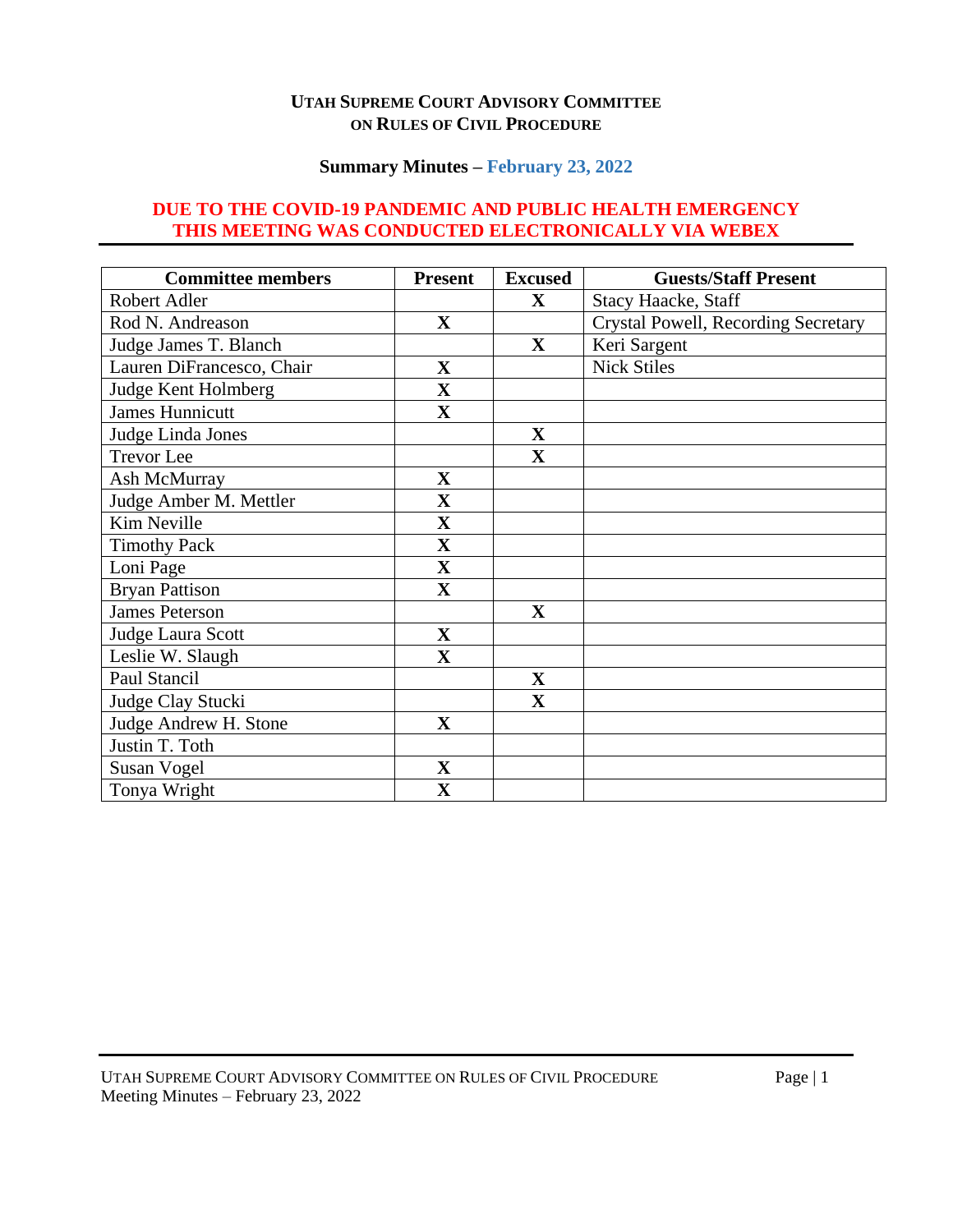# **(1) MEMBER INTRODUCTIONS**

The meeting started at 4:01 p.m. after forming a quorum. Ms. Lauren DiFrancesco welcomed the Committee and guests to the meeting. Ms. DiFrancesco informed the Committee that Mr. Leslie Slaugh will be resigning from the Committee.

### **(2) APPROVAL OF MINUTES**

Ms. Lauren DiFrancesco asked for approval of the Minutes subject to minor amendments noted by the Minutes subcommittee. Jim Hunnicutt moved to adopt the minutes as amended. Ms. Tonya Wright seconded. The minutes were unanimously approved.

# **(3) RULE 26 RESTROSPECTIVE STUDY**

Mr. Nick Stiles presented on a proposal for a 10 year retrospective study of Rule 26 to be done by the State Justice Institute in collaboration with the National Center for State Courts. He noted that the State Justice Institute reached out to the Budget Committee with a grant request to help fund the study. The goal of the study would be towards making the discovery process easier. Judge Holmberg noted that the National Center for State Courts organization is reputable and he would support their effort. Ms. Susan Vogel would support it as well on behalf of self-represented parties who would really benefit from the project if it leads to the discovery process being easier.

# **(4) RULES 5 AND 76**

Rules 5 and 76 have come back from public comment. The committee discussed the comments for each.

# *Rule 5*

Ms. DiFrancesco related Judge McCullagh's comments to the Committee noting that he would like for it to be explicit in the rule that eliminating certificates would only refer to when both parties have accounts with e-filing. Ms. DiFrancesco questioned whether the change is necessary given the rollout of public access to XChange and questioned whether the rollout included general access to efiling. Ms. Vogel noted that the new system is being rolled out but it is impossible to assume that individuals can receive Rule 5 service through XChange or through MyCase. Mr. Slaugh noted the rule in line 42-43 states that a person may only use e-filing to serve where the person being served has an e-filing account. He questioned whether there would ever be a situation in which service through e-filing is effectuated when only one party has an e-filing account. Mr. Trevor Lee wondered if it would arise in a situation in which one party is pro se and does not have an electronic filing account. Mr. Slaugh noted that that is the exact situation that the rule covers.

The question was raised whether there was any confusion between the reference to electronic filing and the pro se avenues for filing documents. Ms. Vogel explained that she wanted to clarify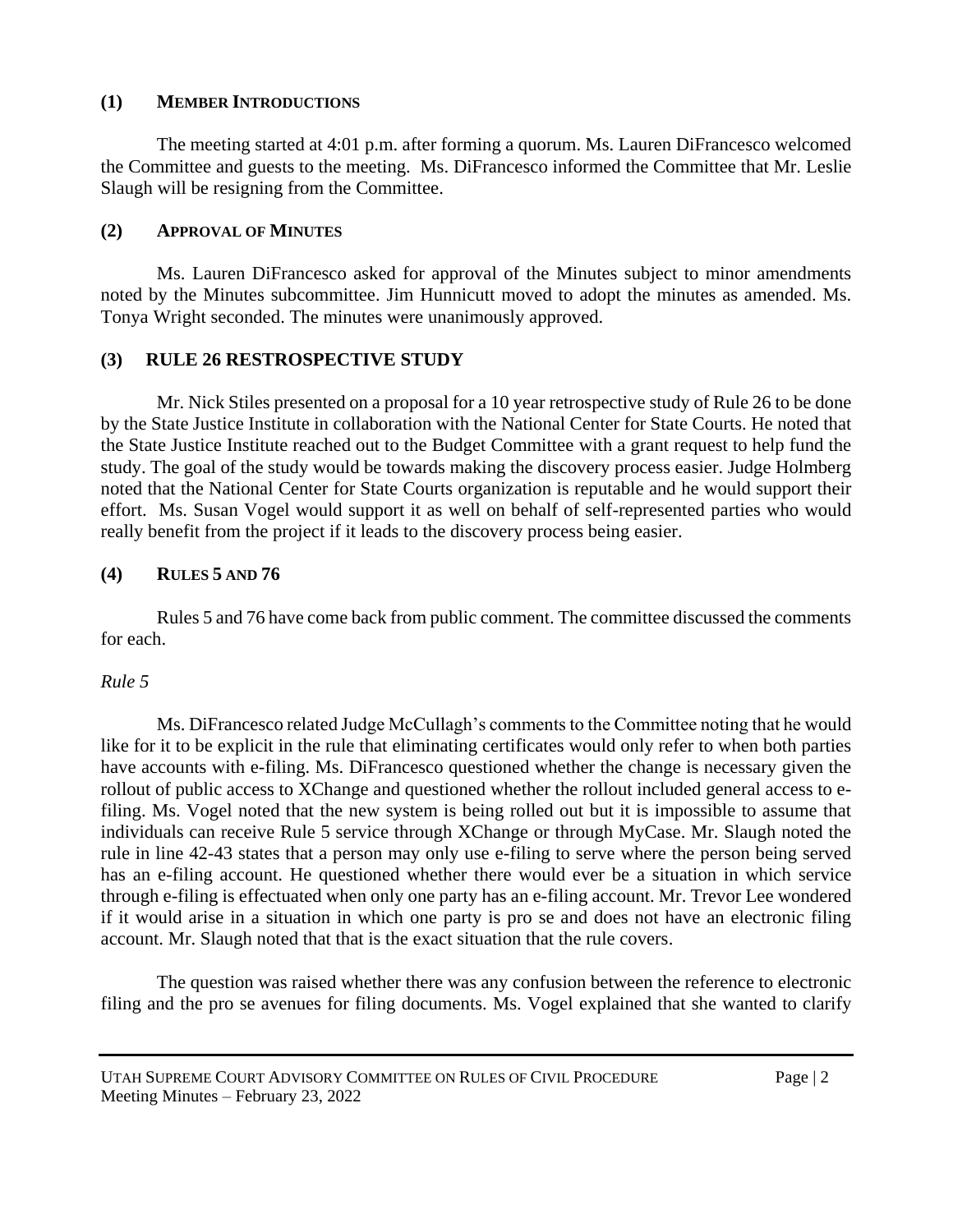that the court electronic filing system does not include the two new resources self-represented parties now have access to - the court's XChange and MyCase resources. Ms. DiFrancesco clarified that XChange can't be used to file; but is used only to access public documents that have been filed. Ms. Vogel noted that with some of the positive changes made by the court during the pandemic such as being able to email documents to the court for filing, self-represented parties are confused with what "electronic filing" with the court entails. Ms. Vogel added also that there are also new companies now that are selling court forms similar to those available on OCAP and stating they are "filed online;" and wondered if a clarification is necessary that e-filing does not include self-represented parties' use of XChange and MyCase nor emailing documents to the court for filing.

Ms. DiFrancesco questioned whether a pro se party filing by email would need to do a certificate of service and asked for suggestions on how to make that clear. Mr. Slaugh suggest the reference be to an electronic filing account rather than electronic filing system. Ms. DiFrancesco questioned what a typical motion service certificate looks like right now. Ms. Vogel explained that it is the basic certificate of service like in the olden days. Ms. Difrancesco suggested the Committee takes another look at rule 5 to see how the various filing systems can be made consistent against Rule 5.

Mr. Slaugh questioned whether a document emailed to the court and placed on the court's electronic filing service provider counts as service. Ms. DiFranceso asked whether a certificate of service is needed in that scenario as the party being served receives the notice from the court. Ms. Page explained that anytime the clerk dockets something into CORIS (the courts filing system) or change a hearing, the system sends out an email notice to all the parties at the end of the day but it does not include a PDF of the document. Judge Stone noted that the docket notice is not the same as service or the same as what an e-filing participant gets when something is filed in the case. Ms. DiFrancesco suggested it is best to look at the rule again as the Committee is having different interpretations of it. Ms. Vogel, Ms. Page, and Ms. Wright volunteered to work on a subcommittee to take a closer look at Rule 5.

#### *Rule 76*

Judge McCullagh offered that the qualifier "civil" could be deleted as there are also criminal civil stalking injunctions. Ms. Vogel suggested that there are other laws/rules that protect information that the rule could reflect such as in UJA 4-202; and suggested changing the rule to say "unless other court order, rule, or law provides otherwise." Mr. Slaugh noted he thinks the rule just regulates what is publicly available and doesn't address whether you have to notify the other party of a change of address. Judge Stone explained that protected information is in some instances still provided to the court, but it is protected from the other party. Ms. Vogel questioned whether there was any law that specifically provides protection from sharing the information with the other party. Ms. Stacey Haacke noted that the only law that comes to her mind is the protective order law for child protective orders where the address of the protected party is not provided to the respondent. Ms. DiFrancesco asked whether a rule of judicial procedure incorporates this law. Ms. Vogel expressed her concern that in OCAP it asks the individual if they are in danger if their address/contact information is provided and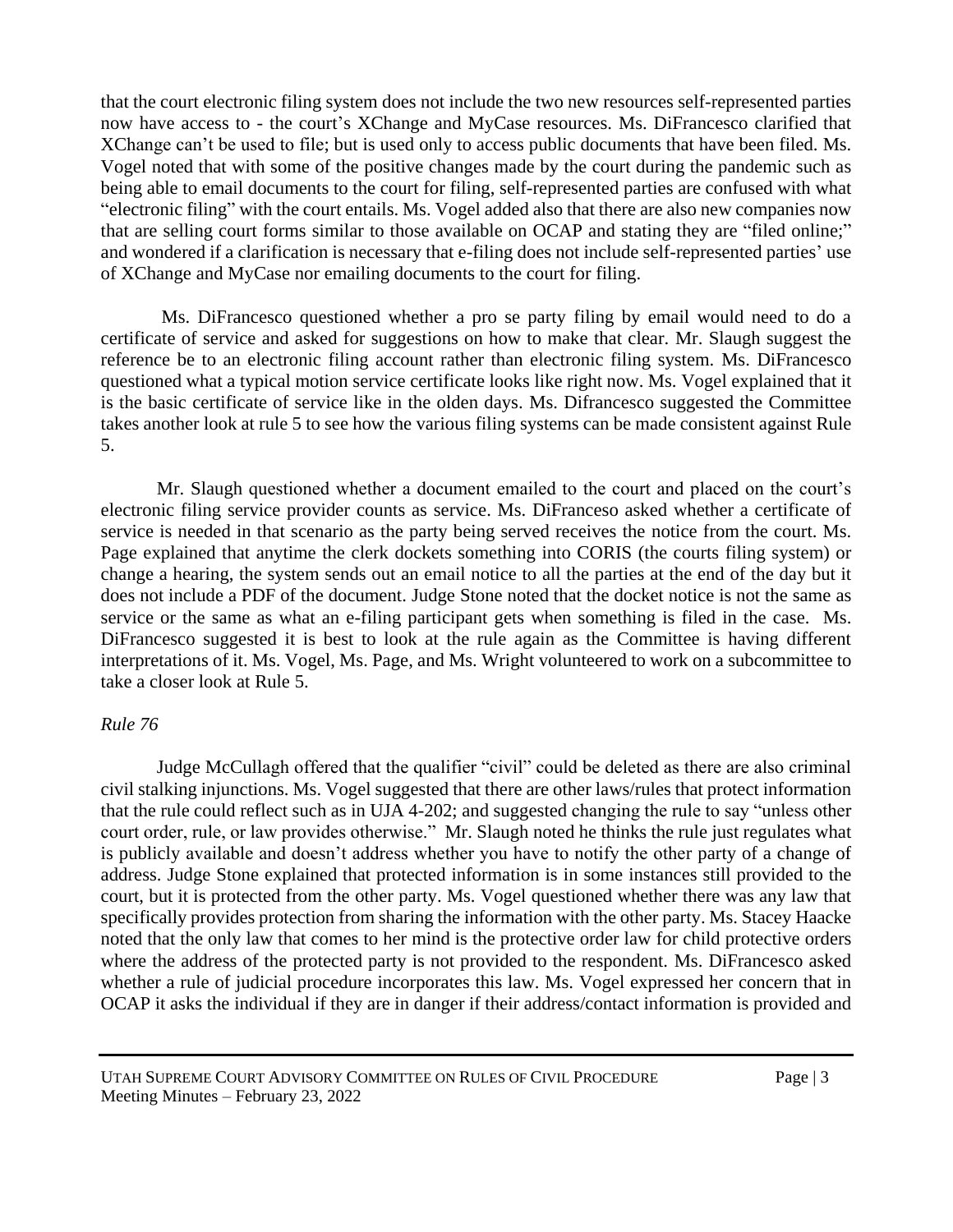allows the party to omit the information but this new rule could create unrest that they have to provide that information. After an in depth discussion on the wording, civil protection orders, and criminal protective orders, the Committee agreed to add "unless a protective order, stalking injunction, or other order provides otherwise." Judge Stone moved to adopt the amendment. Mr. Rod Andreason seconded it. The amendment unanimously passed.

# **(5) RULE 45**

### *Rule 45(a) Forms, Issuance.*

Ms. Wright began the discussion explaining that rule 45 has caused some confusion among the Licensed Paralegal Practitioners (LPPs) where it explicitly provides who may sign subpoenas. She noted that Rule 86 is helpful because it states that anytime the word attorney or counsel appears for permission to sign documents, LPPs may also do so. However Rule 45 provides explicitly who may sign a subpoena. Some LPPs opt to submit the court form subpoena to the judge instead of signing it. Ms. Wright proposes to add permissive language to Rule 45.

Mr. Slaugh questioned whether LPPs are still disallowed from sending out discovery requests. Ms. Wright answered that there is no rule that the LPP cannot conduct the discovery if a form is available and relates to the practice area; but they cannot create documents for or about discovery. Mr. Slaugh expressed a concern about having to amend even more rules that deal with the functions that LPPs may undertake but have not explicitly stated so, especially when Rule 86 covers the situation. Mr. Hunnicutt questioned whether the change needed to be made in Rule 86(b) to include signing subpoenas. Ms. Wright noted that there is comfort in Rule 86(b) but it has not helped with the confusion among the LPPs especially those who have been called out on it by counsel. Judge Holmberg suggested that a committee note might also clarify the confusion. Mr. Slaugh and Mr. Andreason also agreed that a change in the rule may not fix the issue, but a committee note might.

Ms. Vogel suggested an amendment to other language such as changing "issue" to "sign," "command" to "order," and "tender" to "give," to make the language more understandable. The committee discussed the legal and plain meaning of the words "issue" vs "sign," "command," and "order." Mr. Hunnicutt expressed that something can be signed but not issued. Mr. Slaugh noted that signing the subpoena is issuing it, but service of the subpoena effectuates it. Judge Stone explained that the subpoena is a command of court once served as they are issued by attorneys as officers of the court exercising a court function which is enforceable as an order and that the word "issue" relates to the court function being performed.

The Committee decided that Ms. Wright will examine the rule more closely and present a committee note for consideration at the next meeting.

*Rule 45(e)(3). Objection*